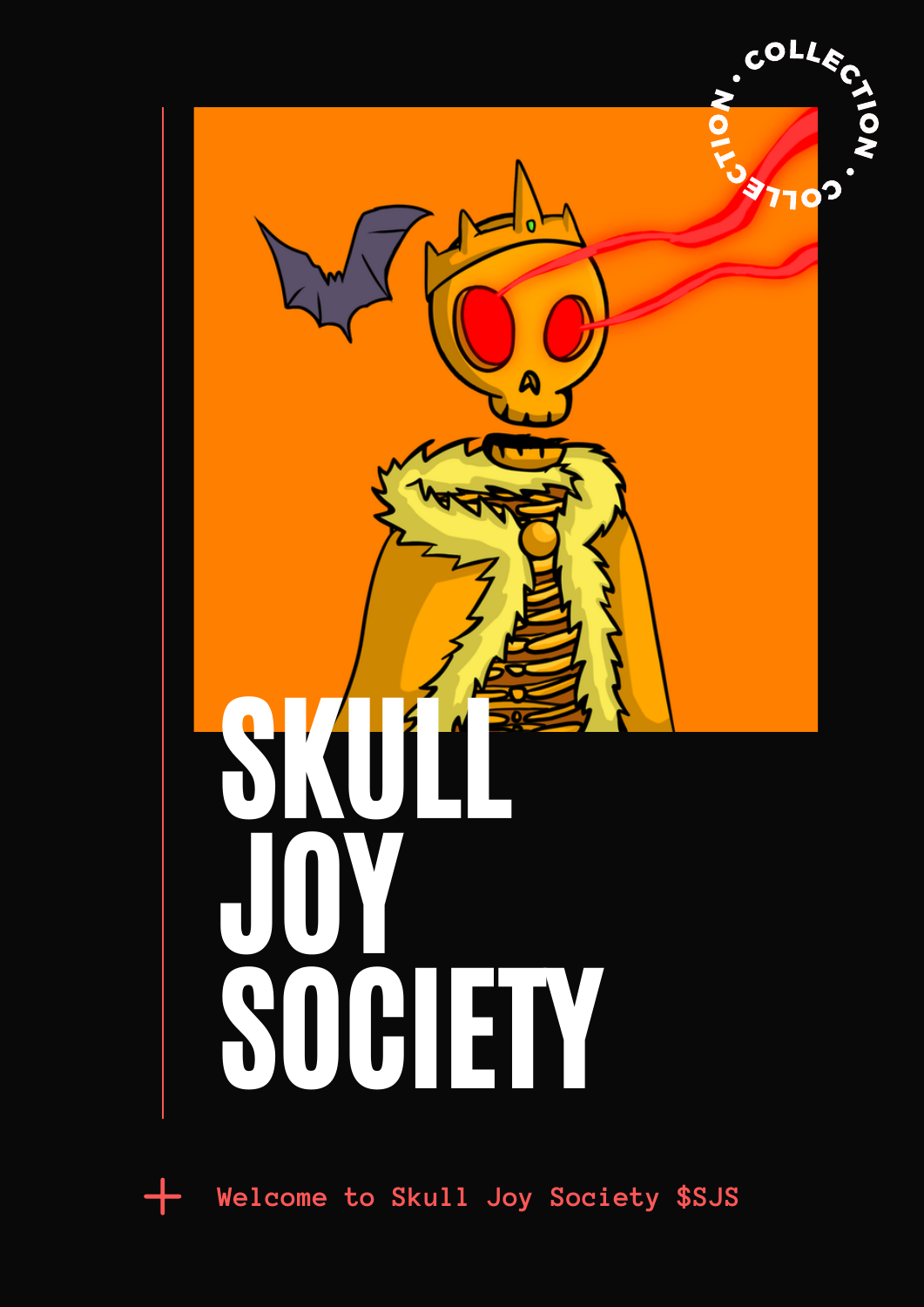# **SKULL JOY SOCIETY**



SJS is a collection of 4,444 unique digital and collectible NFTs living on the Ethereum blockchain as ERC-721.

By owning a SJS, you will have access to a private and exclusive community. We will create a Metaverse-Native entertainment franchise to push the boundaries of entertainment industry.

Our loyal Holders will get access to exclusive perks, events and merchandise.

In addition, Skull Joy NFTs will be backed by an equity stake in the SJS treasury, the name of the token will be \$SJS, however Our holders will be rewarded with SJS token airdrops based off of treasury earnings.

Each month, SJS treasury management will publish a treasury report in order to keep SJS members informed of the treasury's holdings and earnings.

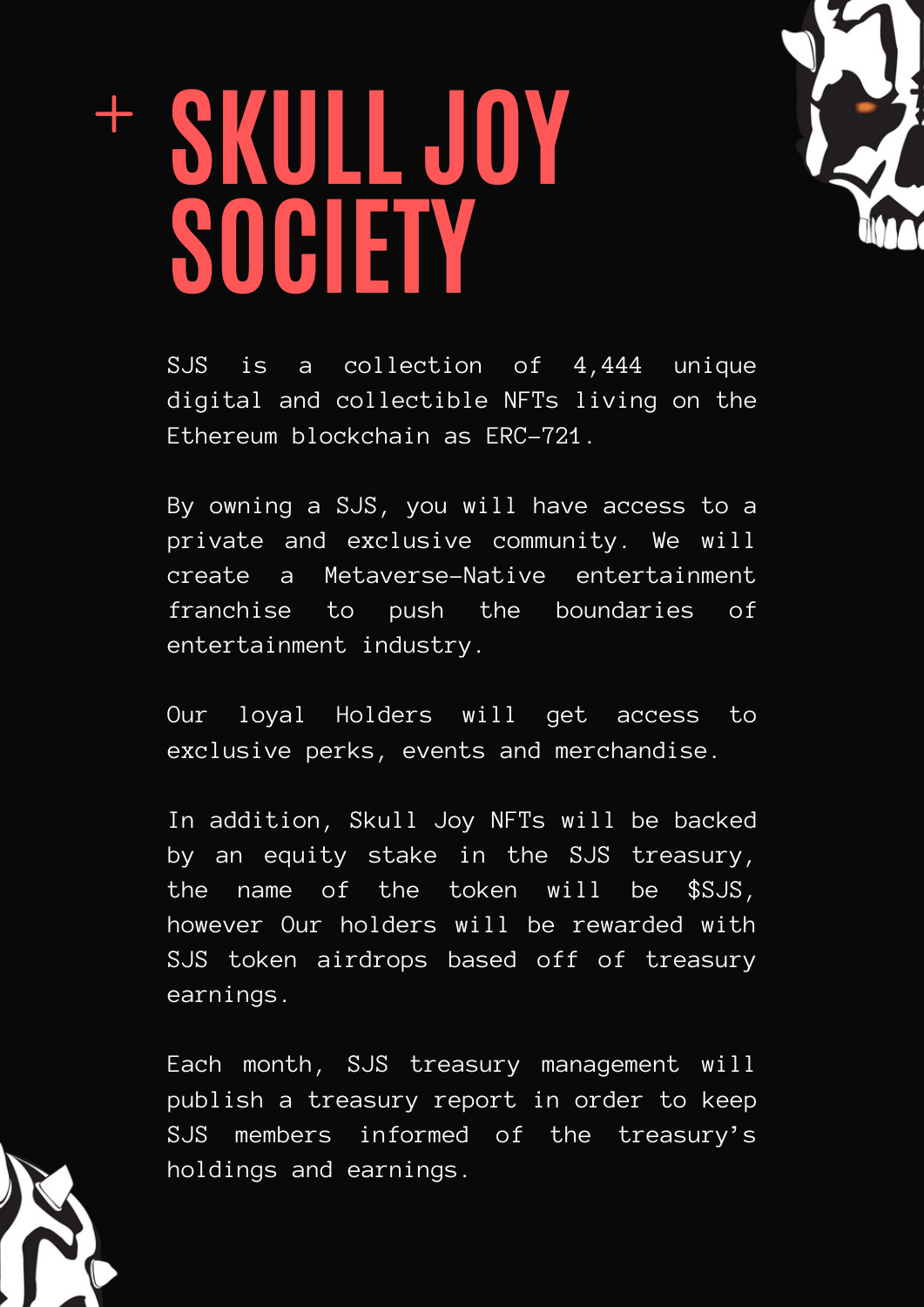

# **Our Roadmap**

SJS primary focus will be on our community, we want to grow together and take opportunities together. We are looking for Holders not for paperhands.

## **POST SELL-OUT**

#### **Q1 2022**

Long term Holders (30 days or more) of 2+ SJS NFTs will have access to a free drop of a new NFTs collection.

# **CHARITY**

#### **Q2 2022**

We decided to donate 5% for nonprofit organisations that helps with funeral costs. We will let our community decide which charities we are going to donate for.

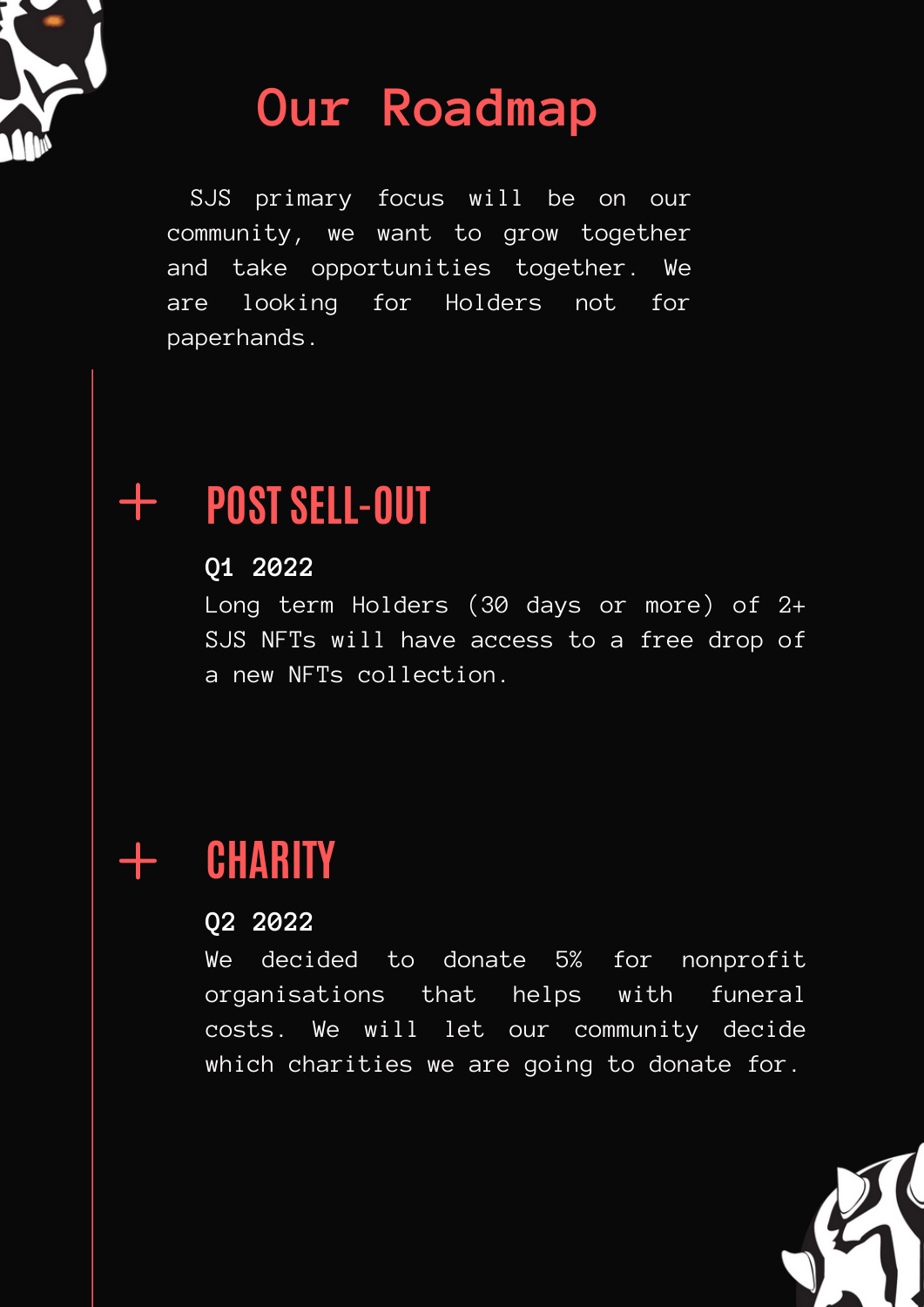

## **CREATION OFTHE SJS TOKEN WITH NFT STAKING FEATURES**

#### **Q3 2022**

Members who hold one or more SJS NFT will be rewarded with a unique project token for contributing the success of the community. SJS NFTs will be backed by an equity stake in the SJS treasury, our holders will be rewarded with this token based off the treasury earnings. Staking has endlessly applications and we welcome any additional suggestions from the community!!

# **EXCLUSIVE EVENTS**

#### **Q4 2022**

we love to party we will grant our Holders access to very exclusive events and private parties. (Fifa World Cup 2022 tickets,Private parties etc.)

# MERCHANDISING RELEASE

#### **Q5 2022**

holders will have access to high quality merch (caps/t shirts/sweatshirts..).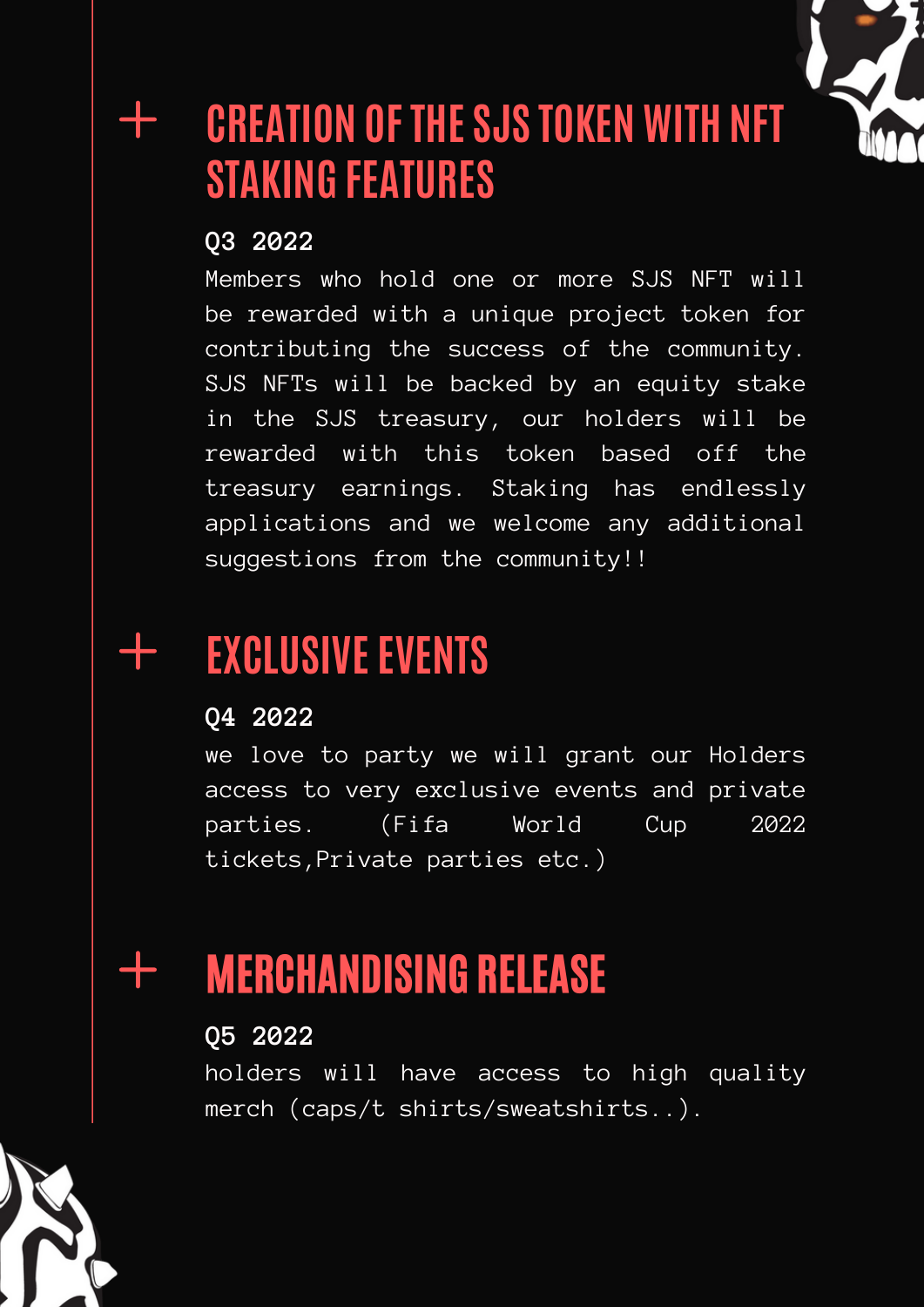

## **The Team**

#### **kurama#4964**

#### **Founder / Dev | IG: @youness.ek**

I have coding experience of about 6+  $\frac{1}{2}$  (1) years in multiple languages. I found NFT space in 2020 and been involved ever since. Coding and Traveling excites me years in multiple languages. I found NFT space in 2020 and been involved ever since. Coding and Traveling excites me most.



## **Syed#7136**

#### **Co Founder | IG: @syedy527**

**I have been in the NFT scene for over a year and have immense knowledge about the in and outs of projects. I work as a Computer Engineer but in my free time I'm an investor in the Crypto scene and love to work hard toward a goal.**



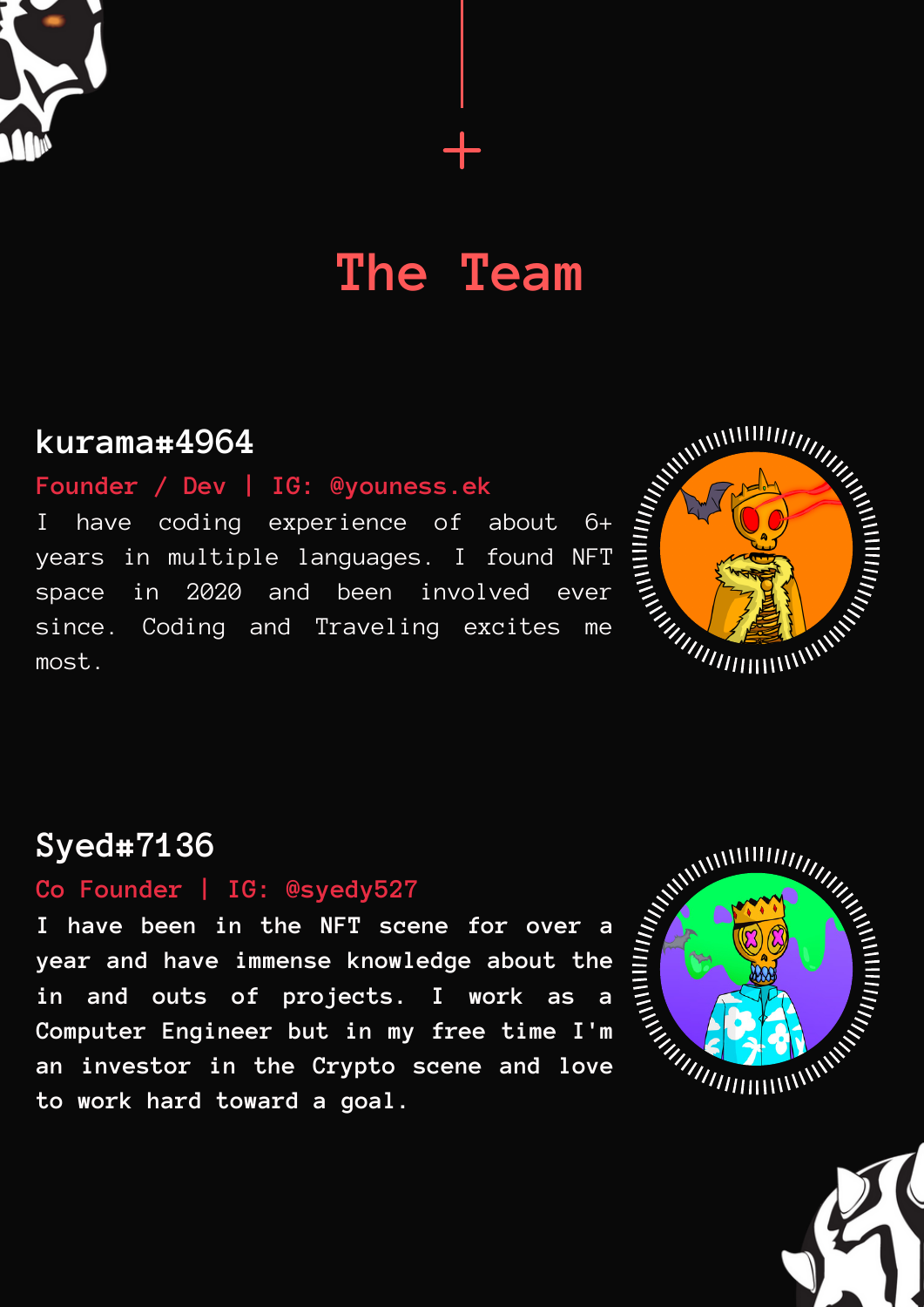

## **SJS | Xeno#5688**

**Founder / Community Manager | IG: @nadermortada\_\_**

**I I Community Manager |<br>
<b>I C**: @nadermortada\_\_<br> **I** have worked since the start of Discord<br>
with communities to make sure all parties<br>
(members/mods/admin) are satisfied,<br>
channels working properly, and up to date<br> **with communities to make sure all parties (members/mods/admin) are satisfied, channels working properly, and up to date on current trends and more. I will continue to bring that same work ethic to this NFT.**



### **sute nft artist#1386**

#### **Artist | IG: @Sute\_arts**

I have over 4 years experience as an artist, i worked as a freelance artist, after two years I discovered NFTs world. I designed art collections for two successful projects, and now I am working on an art collection for our best project.



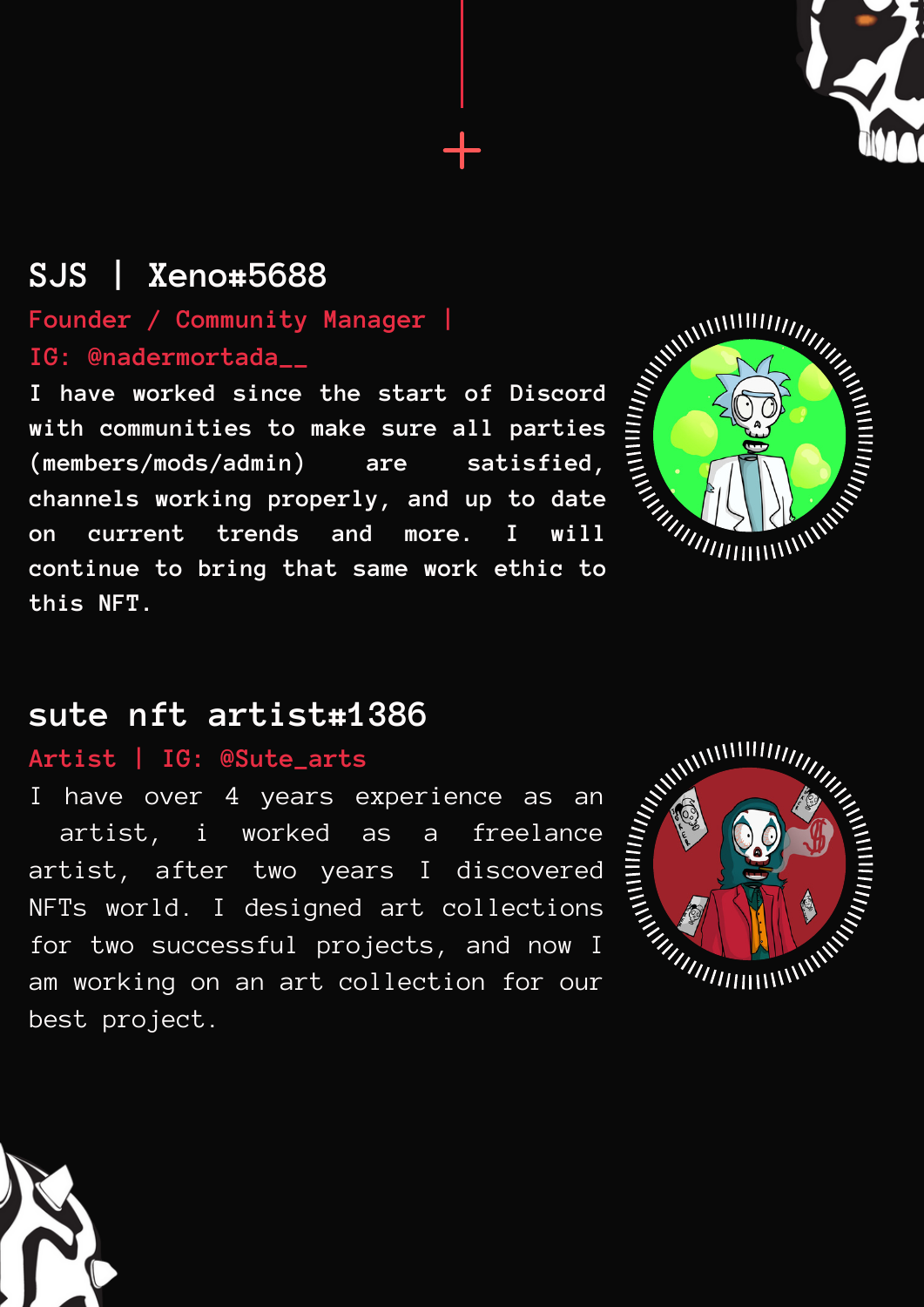

## **SJS | Superlilo90#4761**

**POAP Manager & SM Assistant**

I have over 4 years of experience in social media management, content marketing and branding. During my various jobs as social media assistant, I would be directly interacting with the customers.



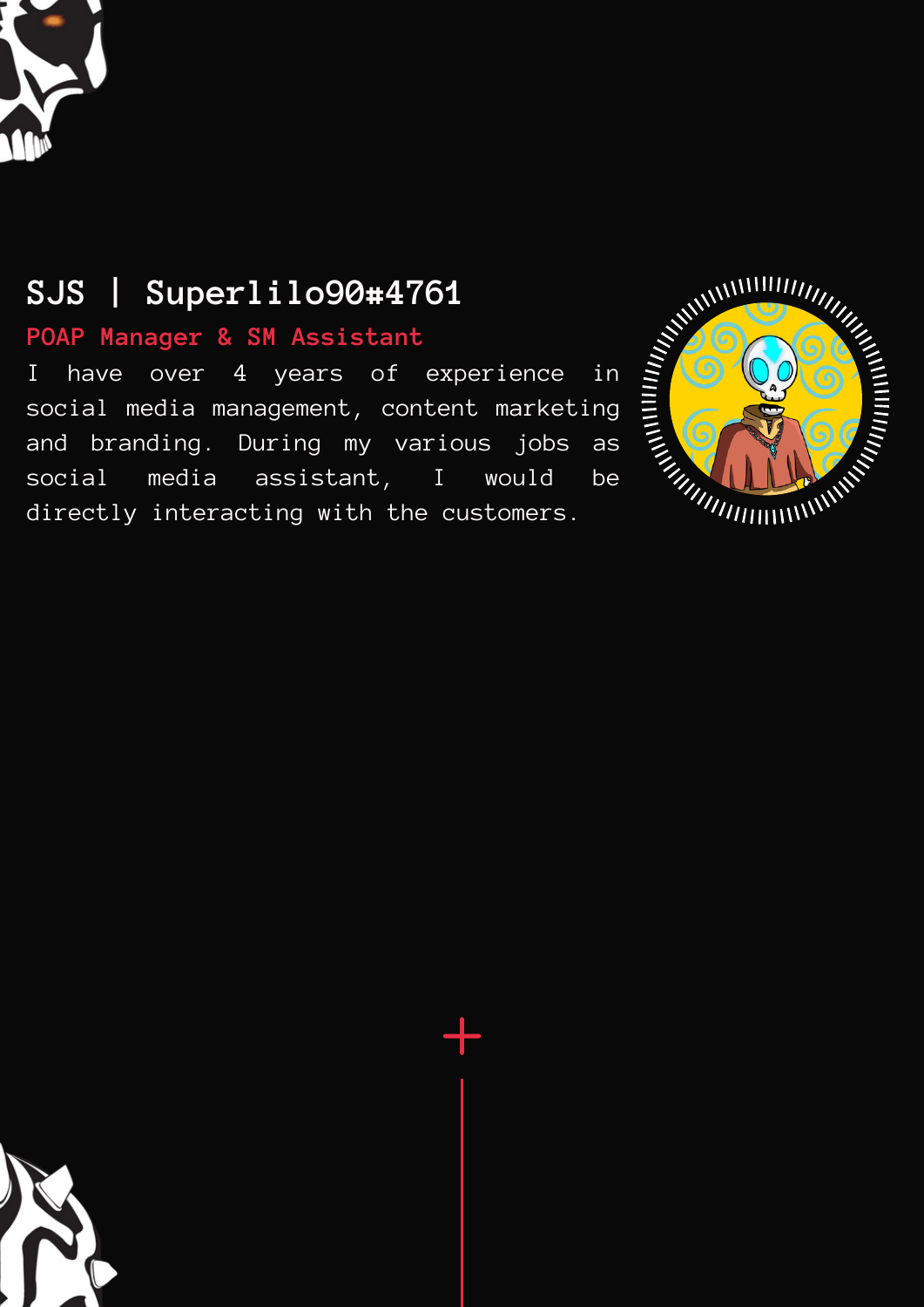

## **moderndayMERCH#0923**

**Head Moderator | IG: @Mrsduranclan, @moderndayMerch1**

**I have been working with moderation of discord, community growth, discord setup, and all things discord since it started in 2015. I helped xx secret society to sold out. I have a passion for knowledge, especially in stocks, crypto, NFTs, and Funko Pops.**